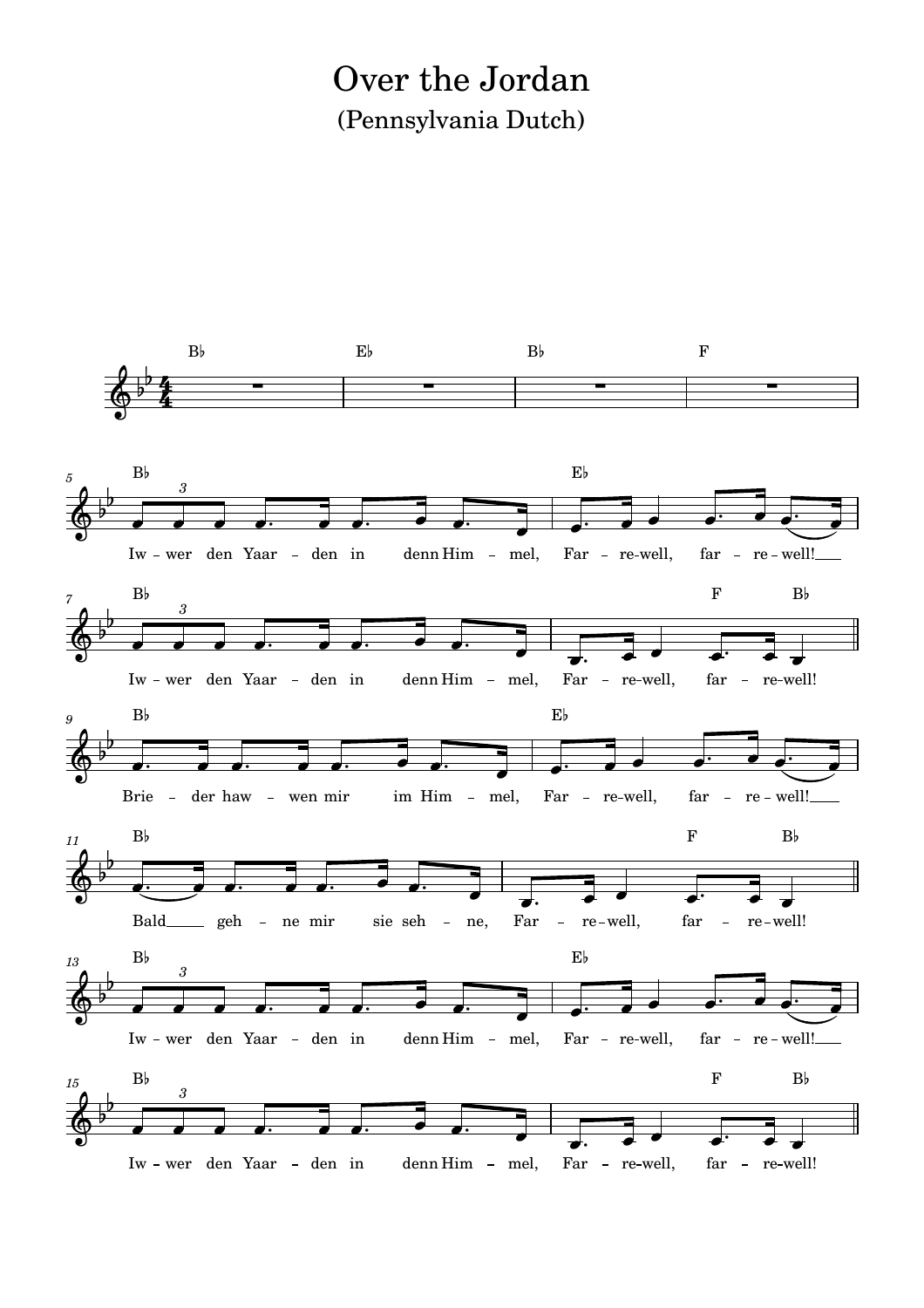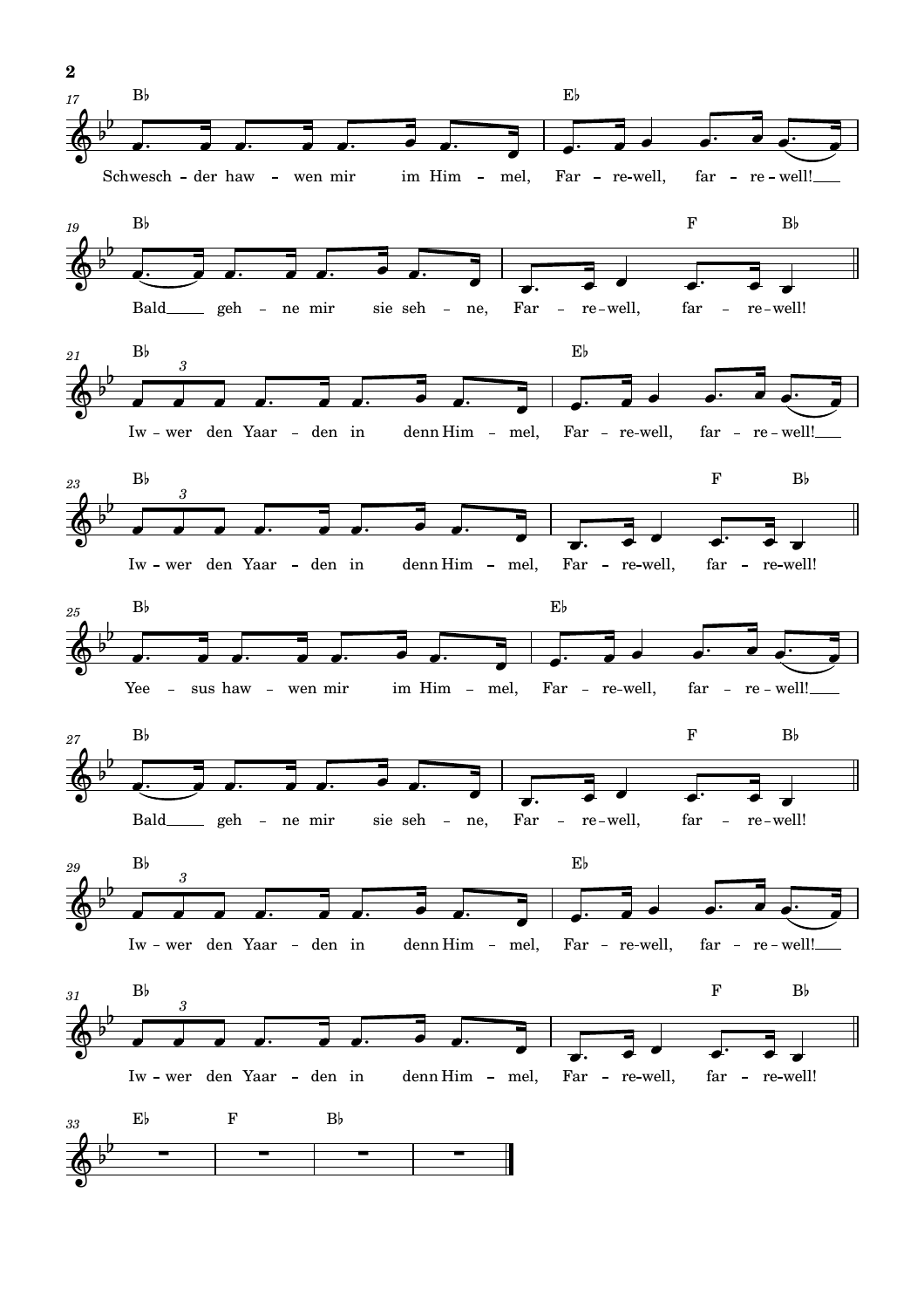#### Over the Jordan (Pennsylvania Dutch)



mel.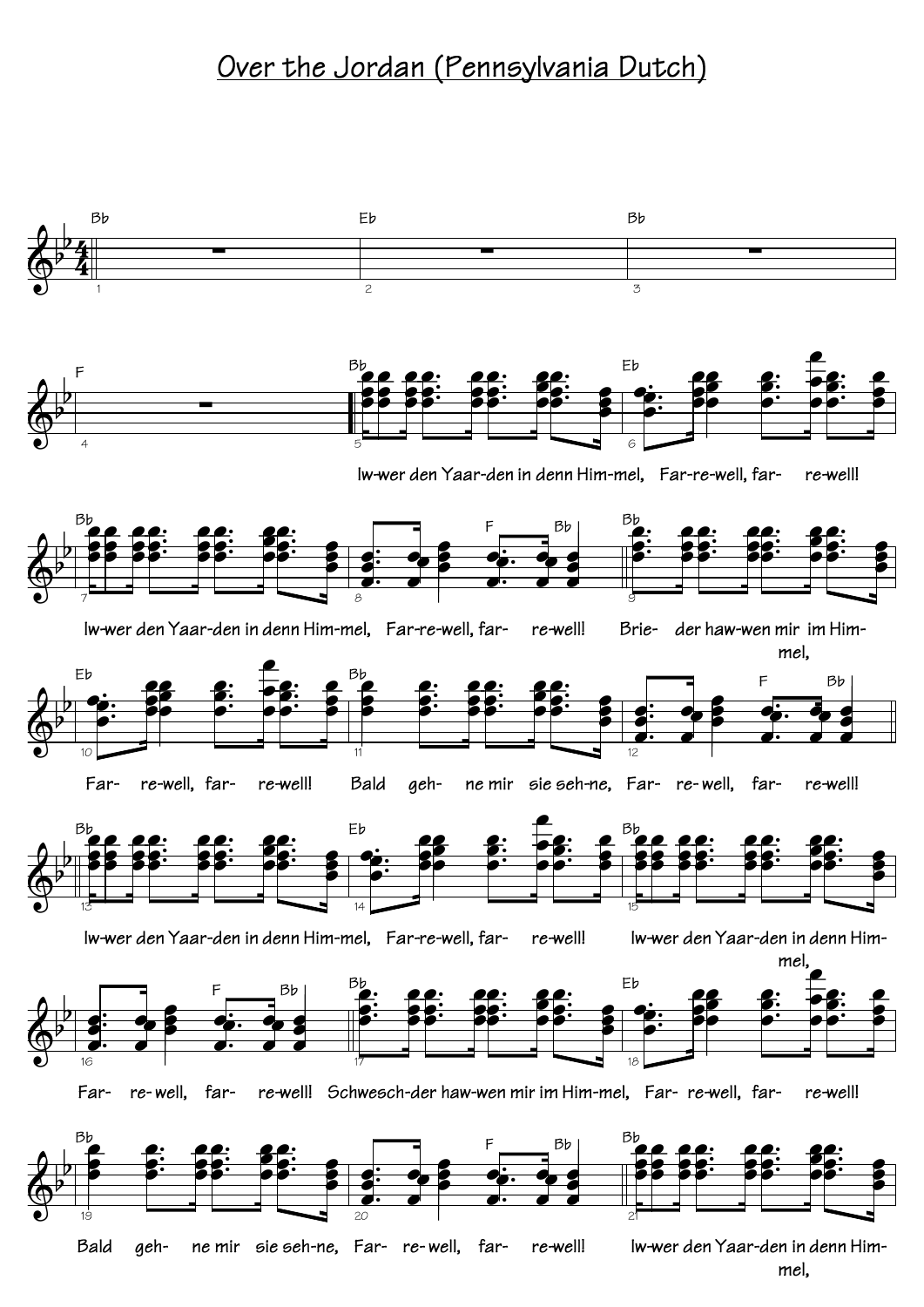

```
35 end
```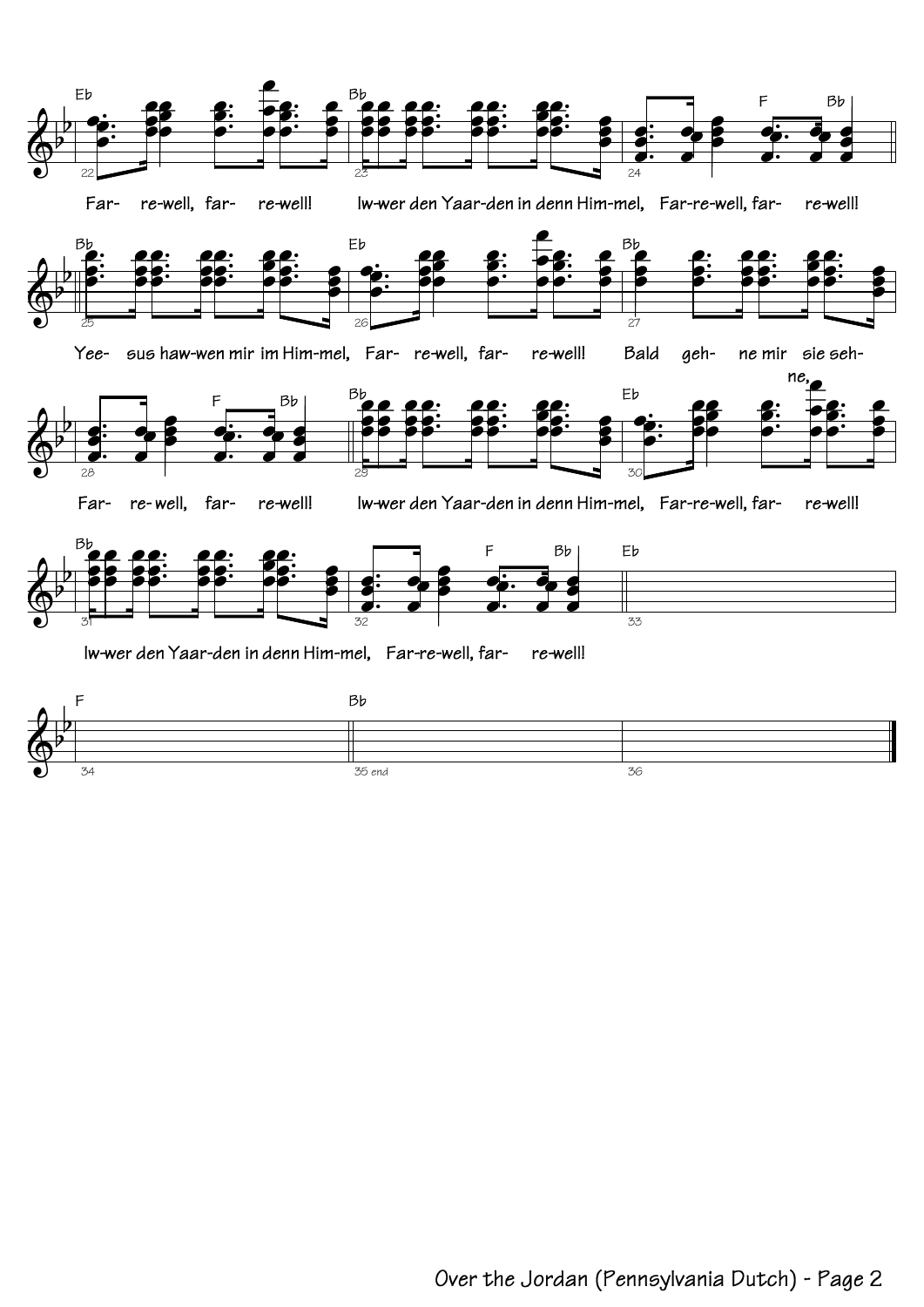## (English) Over the Jordan

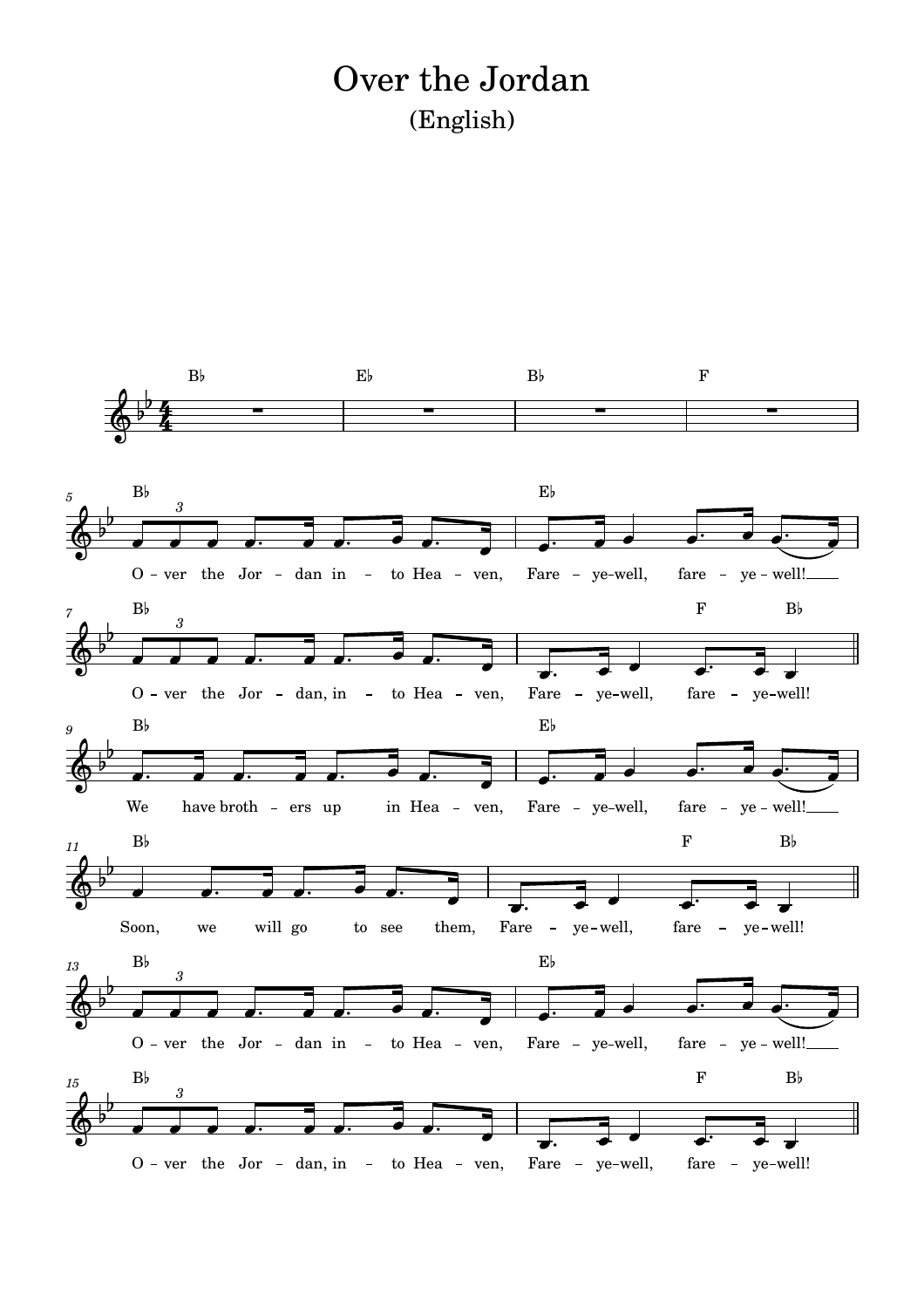













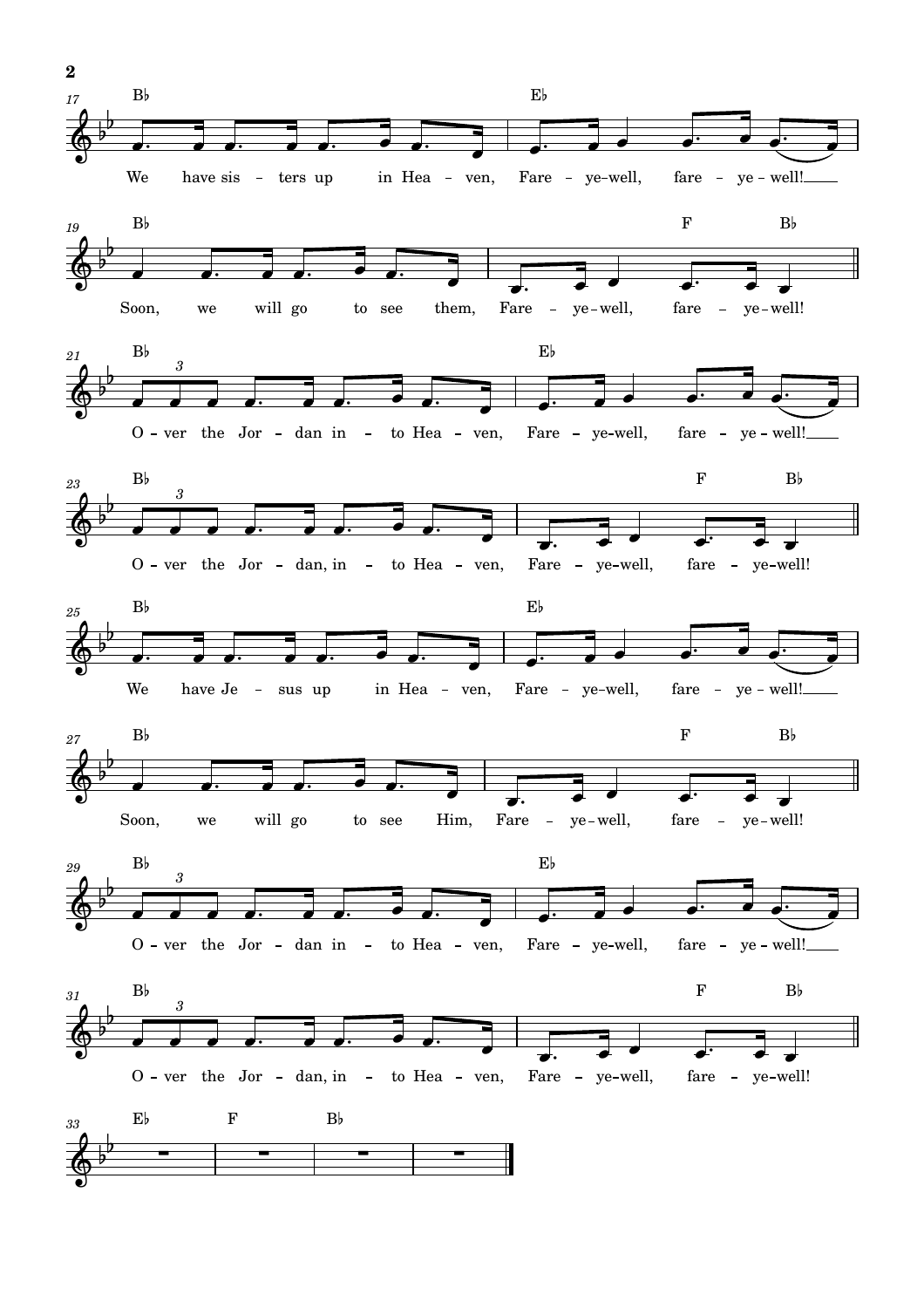## Over the Jordan (English)



ven,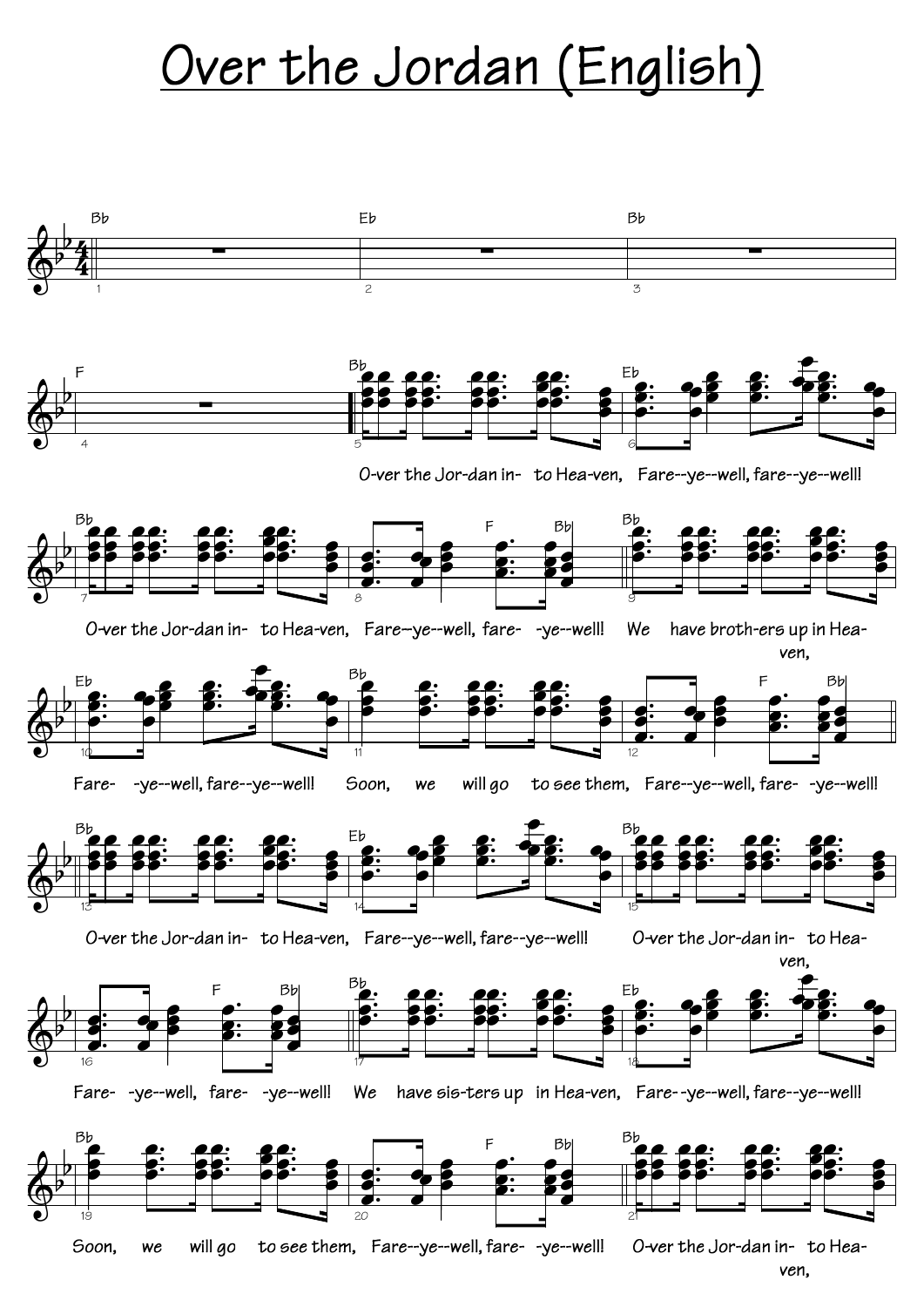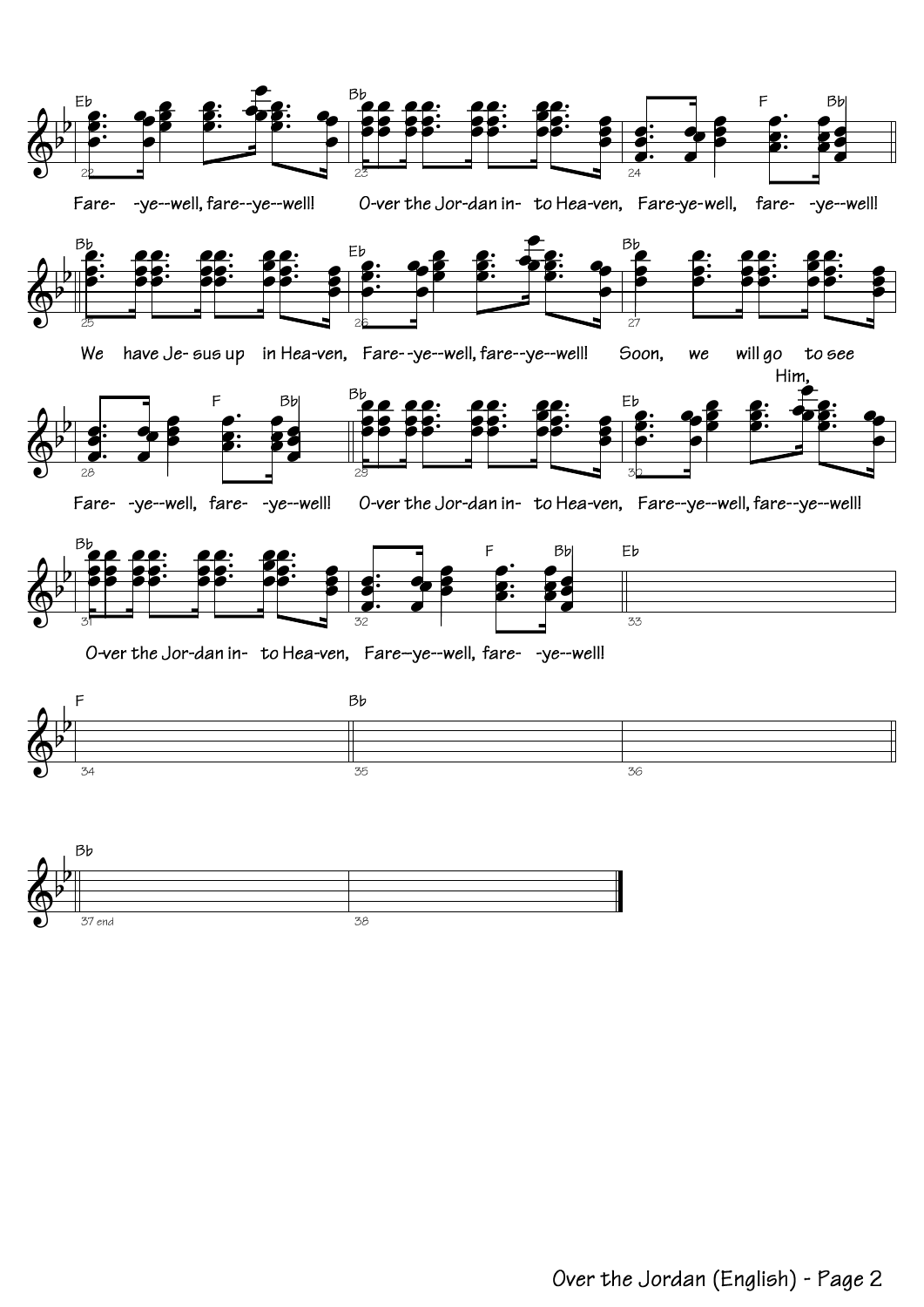#### Over the Jordan (Acoustic String Bass)









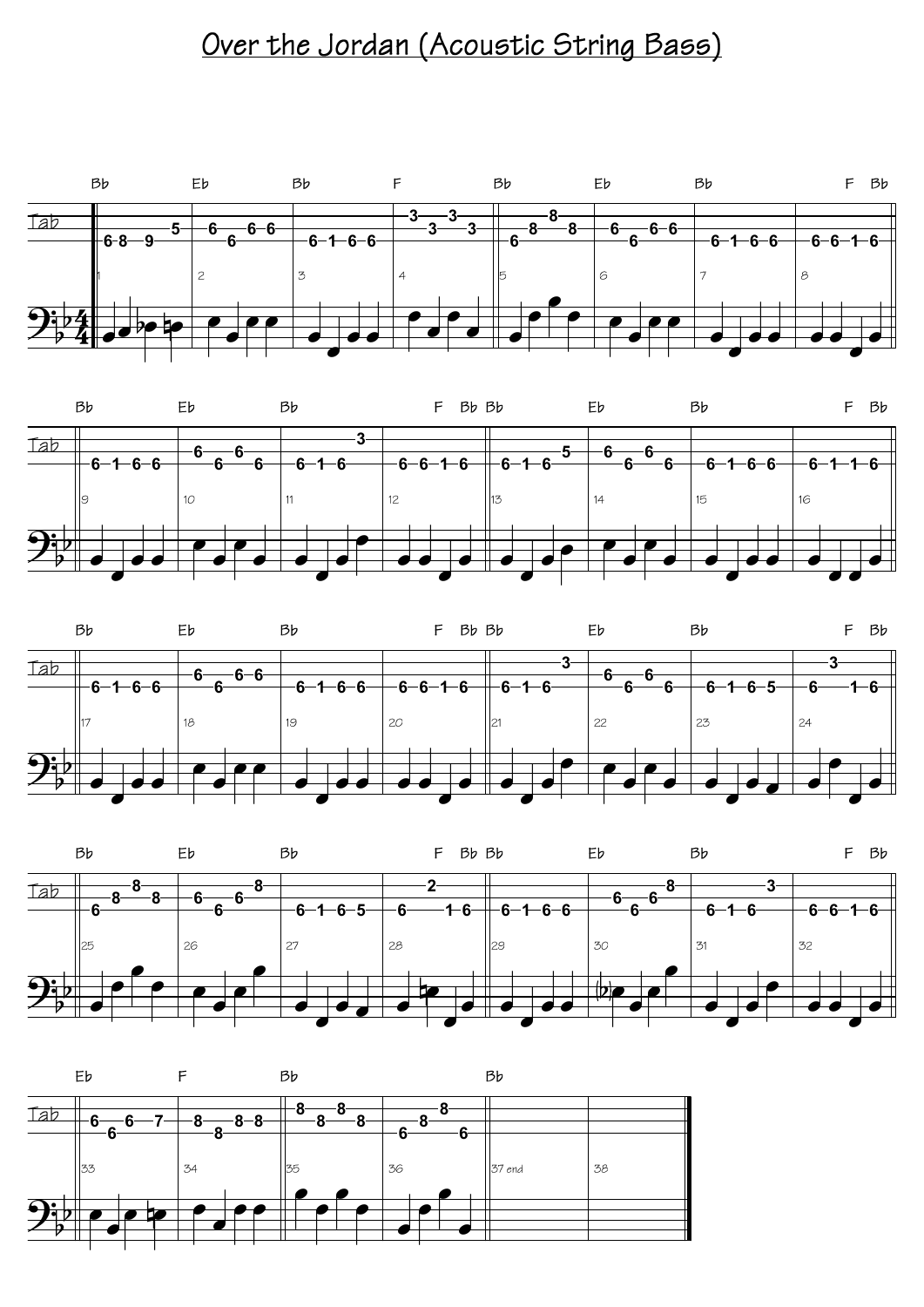# Over the Jordan (Banjo)

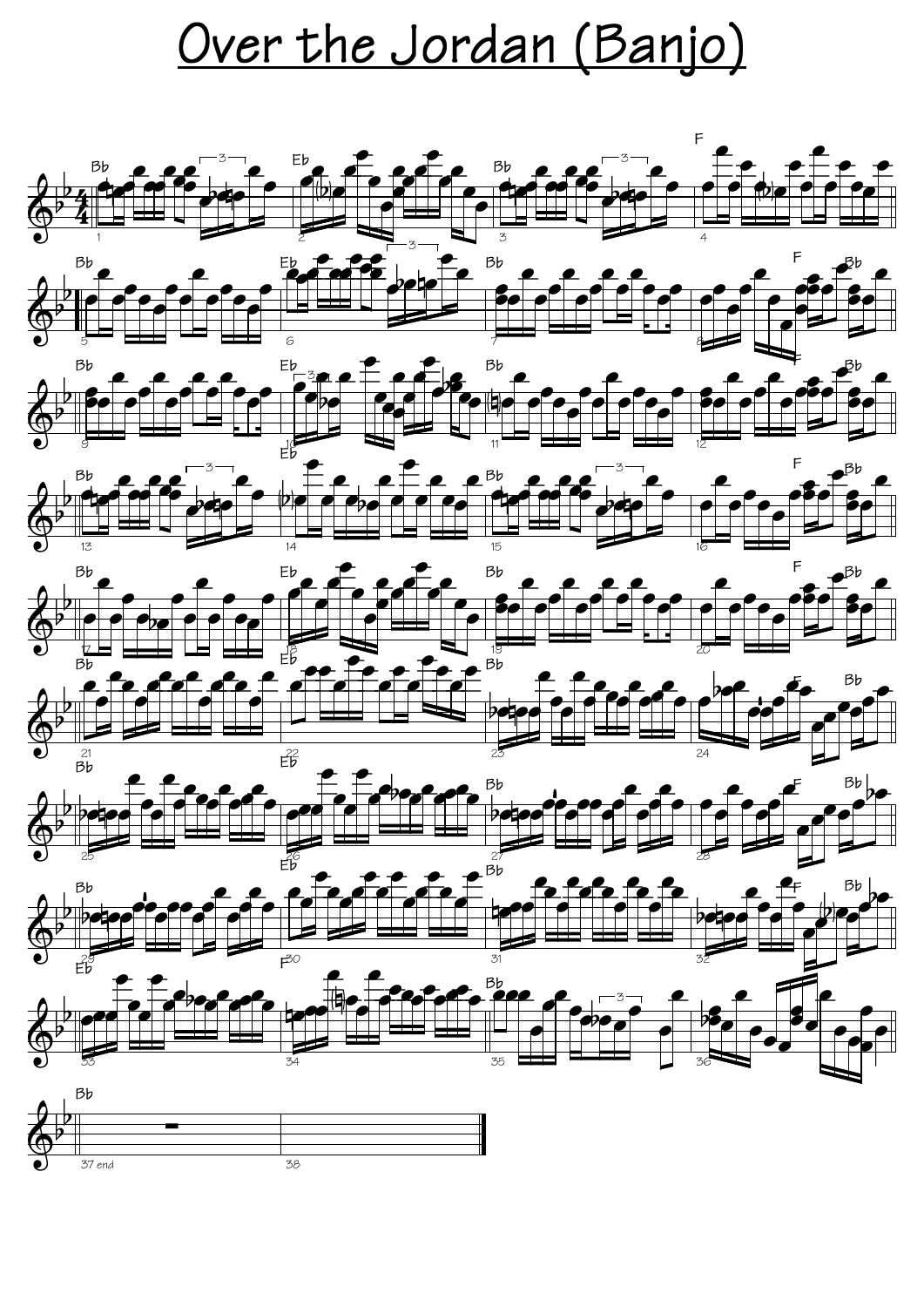# Over the Jordan (Acoustic Guitar)









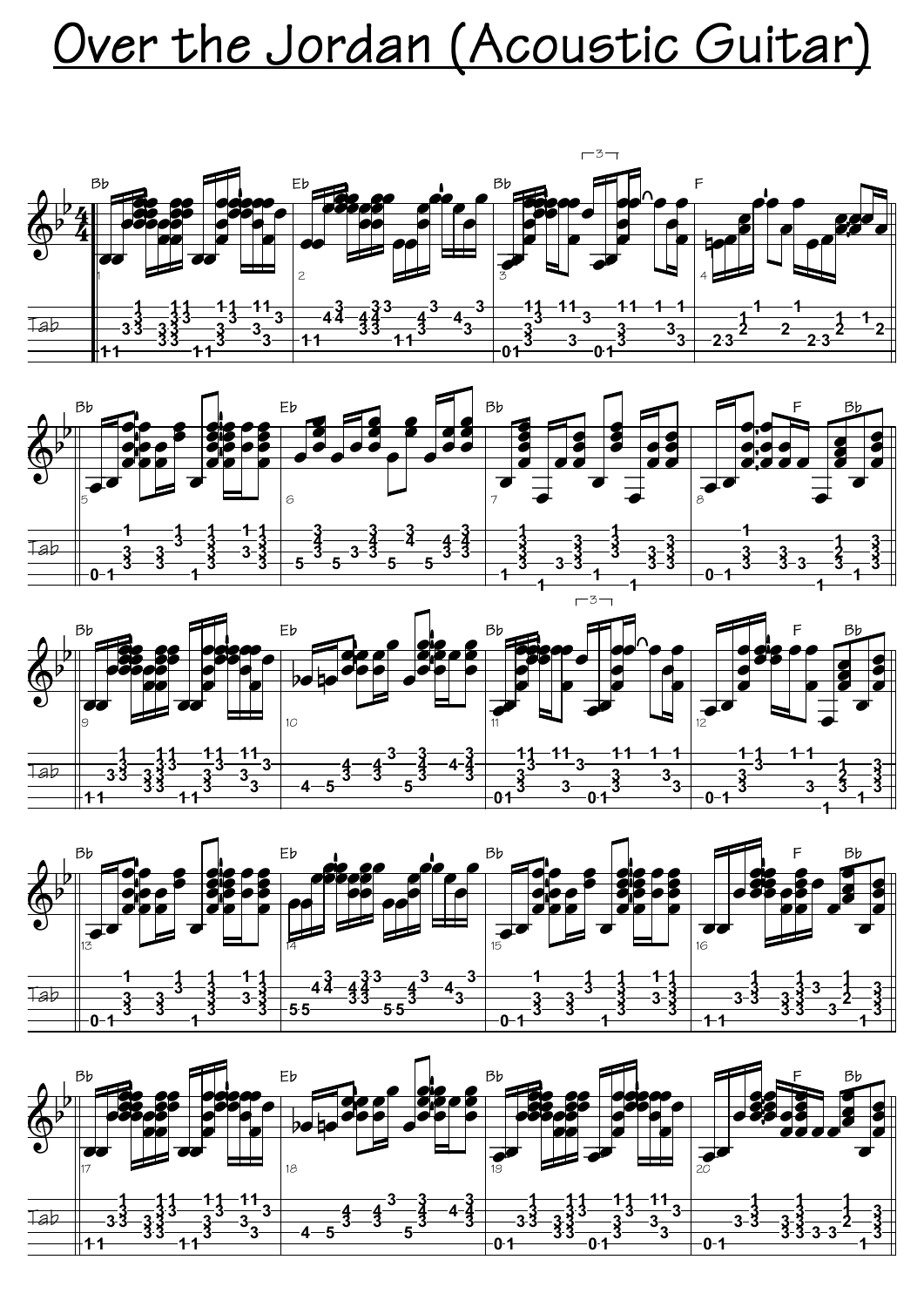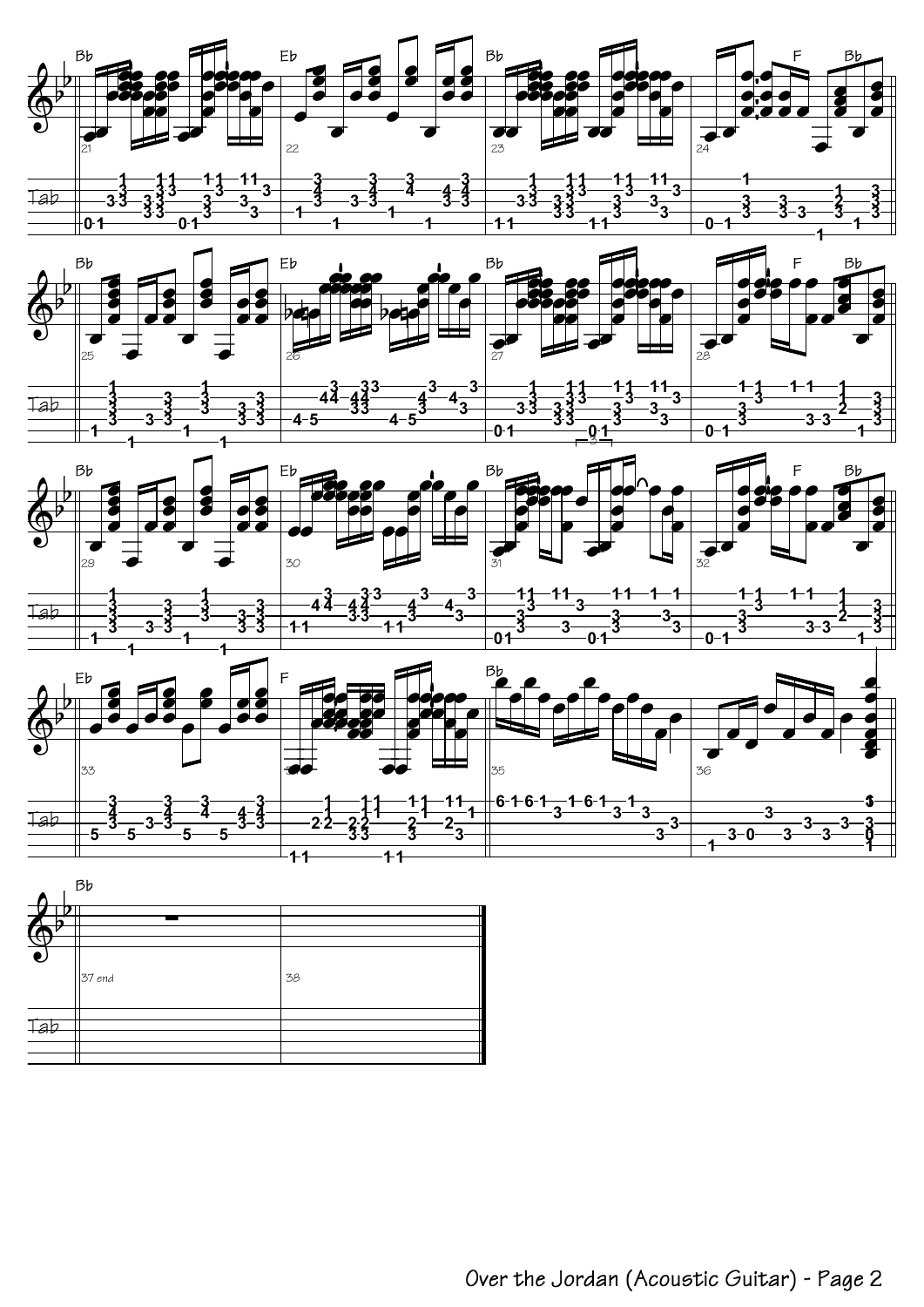### Over the Jordan (Nylon String Guitar)